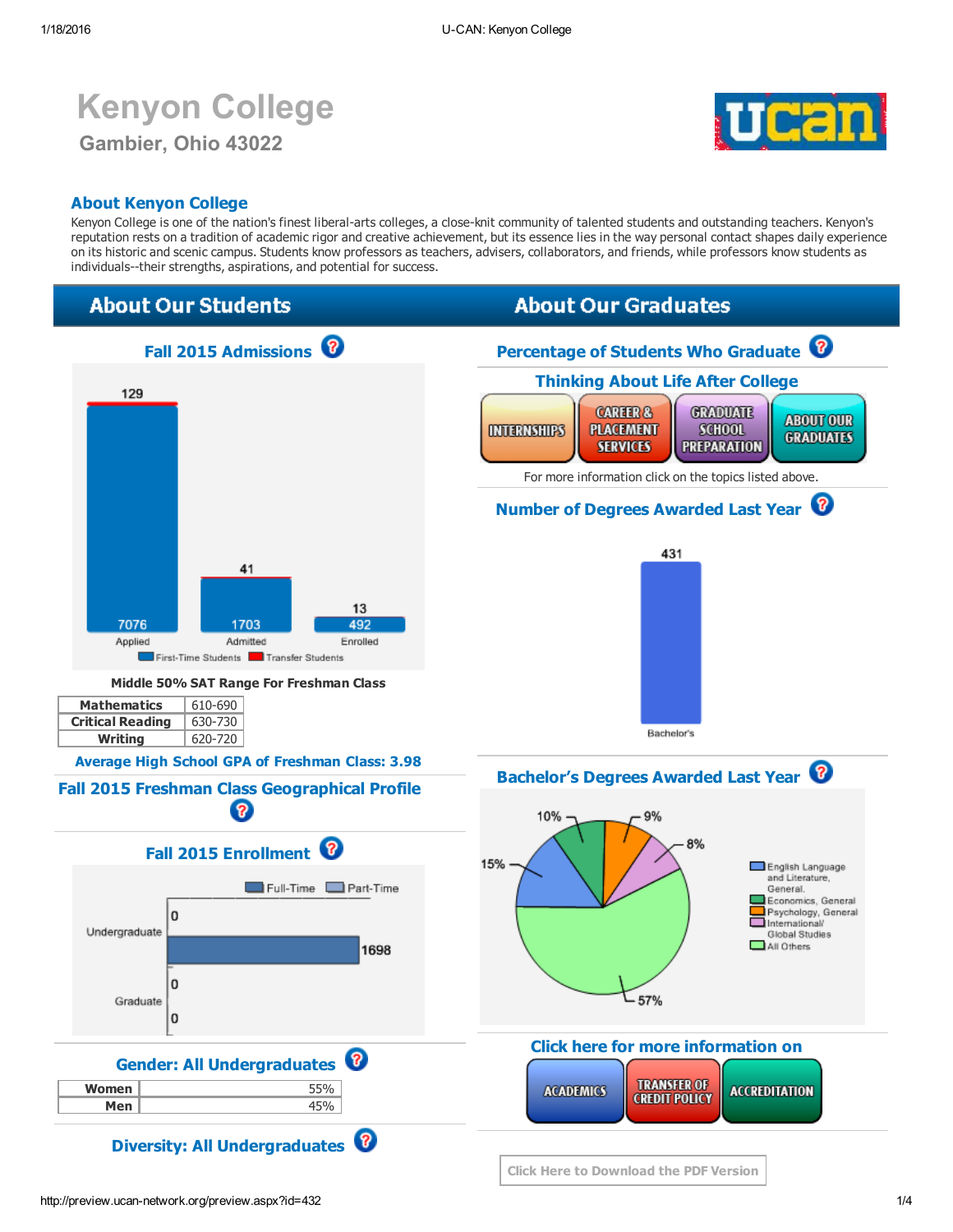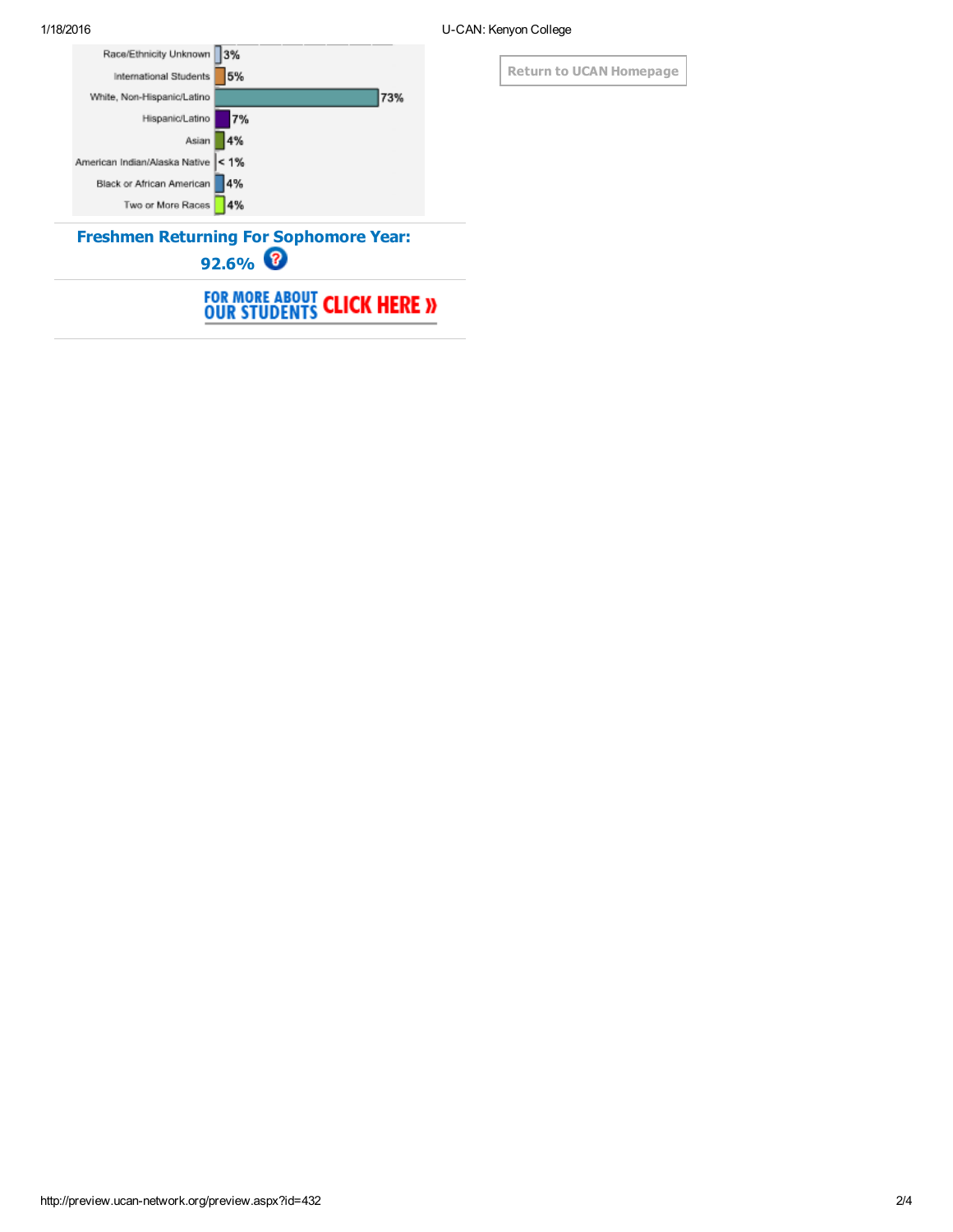# **What Students Pay**





# Percent of Freshmen Receiving Aid by Type <sup>?</sup>

### Use Our Net Price Calculator <sup>1</sup>

To estimate your personal net price, click [here.](http://www.kenyon.edu/admissions-aid/financial-aid/cost-breakdown-by-semester/kenyon-net-price-calculator/)

For additional information on our net price, tuition and fees, and financial aid, click [here.](http://www.kenyon.edu/admissions-aid/financial-aid/)

For additional information on our affordability initiatives, click [here.](http://www.kenyon.edu/admissions-aid/financial-aid/)

### Tuition and Fees History <sup>1</sup>

### About Our Faculty

Faculty Information

| $\vert 10:1$<br><b>Student Faculty Ratio</b>       |  |
|----------------------------------------------------|--|
| <b>Full-time Faculty with highest degree</b>   95% |  |

#### Undergraduate Class Size

| <b>Number of Students</b> 2-19 20-39 40-99 100+ Total       |  |  |  |
|-------------------------------------------------------------|--|--|--|
| <b>Number of Classes</b> $\vert$ 296 $\vert$ 116 $\vert$ 11 |  |  |  |

[Click](http://www.kenyon.edu/academics/faculty/) Here to find out more about our faculty.



For more information click on the topics listed above.

### Campus Safety

The Office of Campus Safety includes a staff of trained officers who are on duty 24 hours a day, seven days a week. The staff offers a variety of services: lost or stolen property reports, emergency response, the enforcement of College regulations (including fire regulations), and other security matters.

#### [Click](http://www.kenyon.edu/directories/offices-services/campus-safety/) here for Campus Safety Measures.

#### [Click](http://www.kenyon.edu/files/pages/annual_security_report_vawa2013.pdf) here to see our Campus Safety Report.



Click Here to [Download](http://preview.ucan-network.org/pdf/u-can-432.pdf?q=1182016105410) the PDF Version

Return to UCAN [Homepage](http://www.ucan-network.org/)

Click Here To Leave [Feedback](http://www.surveymonkey.com/s.aspx?sm=dfP0Lg1XMIbL1kLdz3PPuA_3d_3d)

Ransom Hall, Gambier, OH 43022-9623 • 740-427-5000 • <http://www.kenyon.edu/>